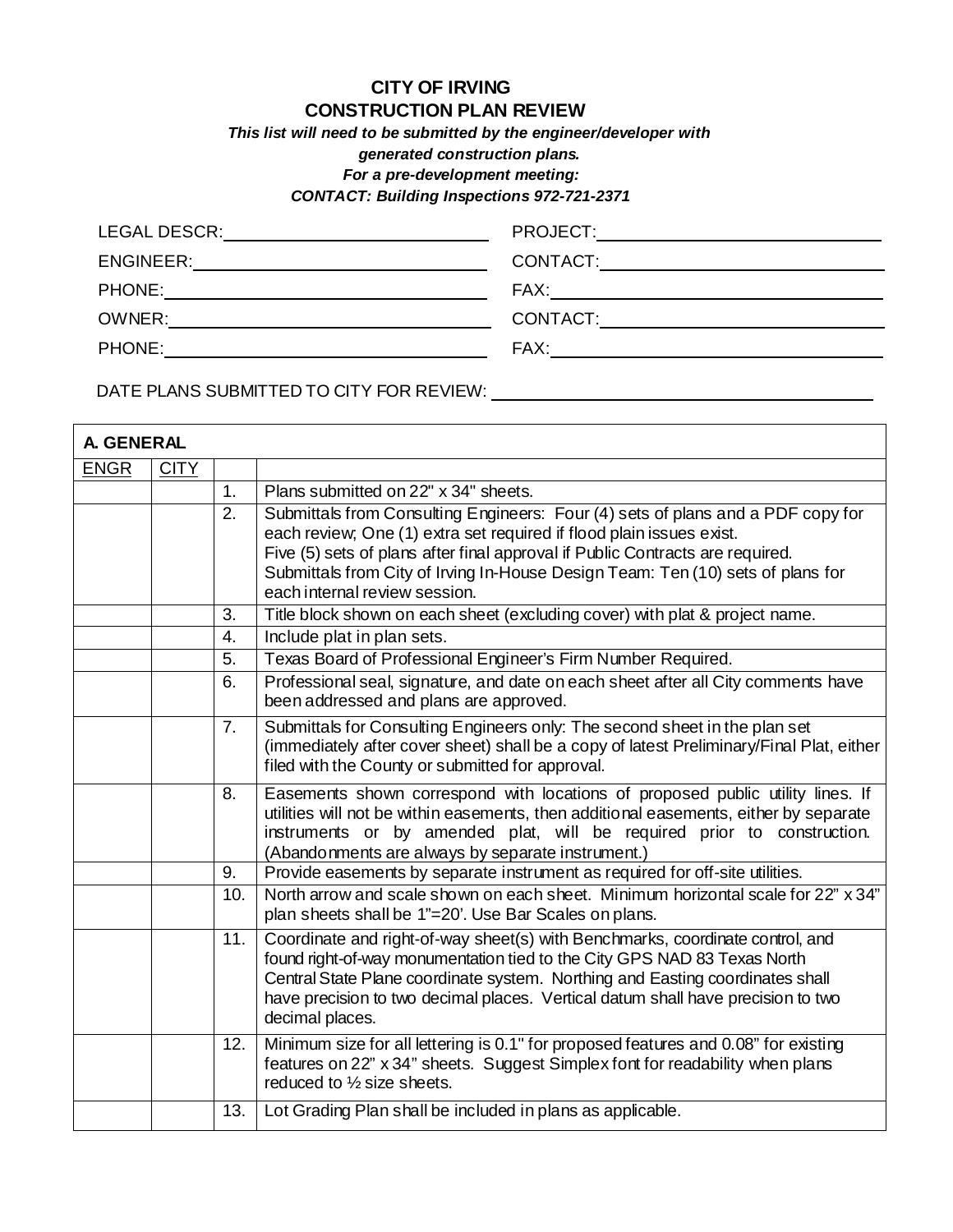|  | 14. | Written permission or easement from adjacent owner required if<br>grading/earthwork encroaches adjacent property.                                                                                                                                                                                                                                                                                                                                                                                                                                                               |
|--|-----|---------------------------------------------------------------------------------------------------------------------------------------------------------------------------------------------------------------------------------------------------------------------------------------------------------------------------------------------------------------------------------------------------------------------------------------------------------------------------------------------------------------------------------------------------------------------------------|
|  | 15. | General Notes include that a Traffic Control Plan in accordance with the<br>latest Texas Manual on Uniform Traffic Control Devices must be submitted by<br>the Contractor & approved by the Traffic & Transportation Department prior<br>to starting construction.                                                                                                                                                                                                                                                                                                              |
|  | 16. | A "Recommended Erosion Control Plan" shall be included in the plans. Show<br>erosion control measures (i.e. BMP's) to limit sediment discharge from the<br>site.                                                                                                                                                                                                                                                                                                                                                                                                                |
|  | 17. | Provide SWPPP in a bound notebook with the final set for disturbed areas<br>greater than 1 acre. Include a NOI for disturbed areas greater than 5 acres.                                                                                                                                                                                                                                                                                                                                                                                                                        |
|  | 18. | Show proposed street light locations shown on a separate plan. A contract<br>between ONCOR and the Developer/Owner for installation of street lights shall<br>be signed prior to final acceptance of the project.                                                                                                                                                                                                                                                                                                                                                               |
|  | 19. | General Notes for private development projects shall include the following:<br>"The Contractor shall be responsible for providing Performance, Payment<br>& Maintenance Bonds for 100% of the value of the proposed public work<br>(i.e. for all water, wastewater, storm drainage, pavement, sidewalks, etc.).<br>Maintenance Bonds shall be for two (2) years from the date of acceptance<br>by the City."                                                                                                                                                                    |
|  | 20. | General Notes shall include the following:<br>"The City of Irving's Inspector overtime policy allows the Contractor to work<br>from 7 a.m. to 6 p.m., Monday through Saturday. No work is allowed on<br>Sundays. Overtime charges (per hour) shall be paid by the Contractor to the<br>City for work outside the normal work day & week (i.e. 8 a.m. to 5 p.m.,<br>Monday thru Friday). Saturday work requires a four (4) hour minimum O.T.<br>charge. The Contractor must notify the Inspector by noon Thursday if the<br>Contractor wants to work on the following Saturday." |
|  | 21. | Are TxDOT, DCURD, USACOE, TCEQ, DART, TRE, etc. permits required?<br>No<br>Yes<br>If yes, provide a list of necessary permits                                                                                                                                                                                                                                                                                                                                                                                                                                                   |
|  | 22. | List City standard detail sheets. Do not create new details without prior<br>coordination.                                                                                                                                                                                                                                                                                                                                                                                                                                                                                      |
|  | 23. | All material call-outs on the plans shall meet the latest City of Irving<br>Approved Products List and Specifications unless approved otherwise by<br>the City Engineer.                                                                                                                                                                                                                                                                                                                                                                                                        |
|  | 24. | Proposed grading shall produce a "top of ground" slope no steeper than 4<br>to 1 (horizontal to vertical.)                                                                                                                                                                                                                                                                                                                                                                                                                                                                      |
|  | 25. | Show existing contour lines with dashes and proposed contour lines with<br>solid lines. Same for other existing & proposed features & improvements.                                                                                                                                                                                                                                                                                                                                                                                                                             |
|  | 26. | Show names and phone numbers of utility company contacts that have<br>utilities in the area on each plan sheet.                                                                                                                                                                                                                                                                                                                                                                                                                                                                 |
|  | 27. | No structures, including signs and walls with<br>foundations shall be allowed in utility easements.                                                                                                                                                                                                                                                                                                                                                                                                                                                                             |
|  | 28. | Show location of existing and proposed water lines on each plan sheet.                                                                                                                                                                                                                                                                                                                                                                                                                                                                                                          |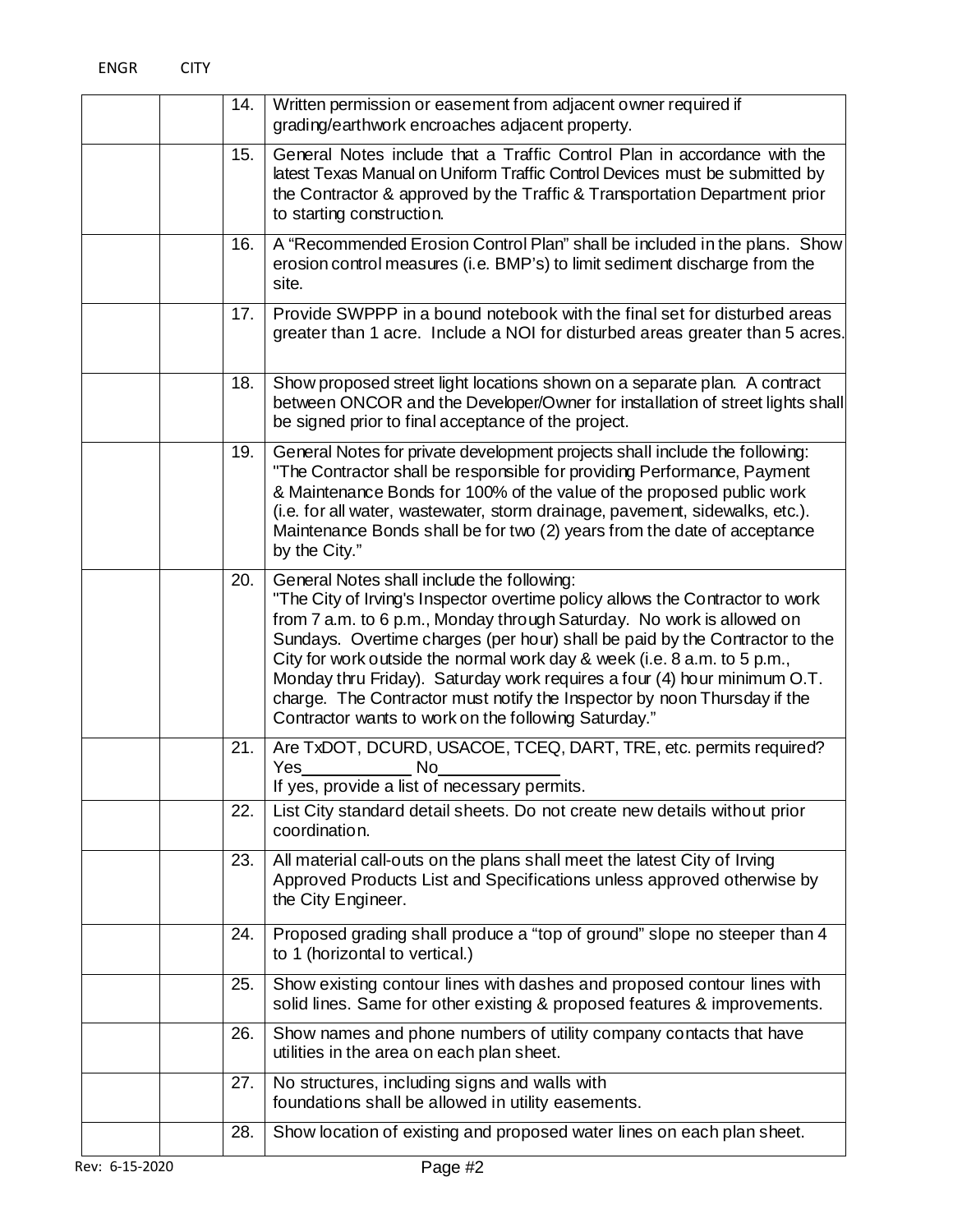| 29.         | Show location of existing and proposed wastewater lines on each plan sheet.                                                                                                                                                                                       |
|-------------|-------------------------------------------------------------------------------------------------------------------------------------------------------------------------------------------------------------------------------------------------------------------|
| 30.         | Show location of existing and proposed storm drainage lines and inlets on<br>each plan sheet.                                                                                                                                                                     |
| 31.         | Show location of existing and proposed pavement and R-O-W on each plan<br>sheet.                                                                                                                                                                                  |
| 32.         | Show all lot and block numbers, addresses and property owners.                                                                                                                                                                                                    |
| 33.         | Show location and clearance of all franchise utilities, especially gas/petroleum<br>lines.                                                                                                                                                                        |
| 34.         | Show location, width, and type of easements.                                                                                                                                                                                                                      |
| 35.         | Any panel of street pavement which is required to be open cut shall be fully<br>removed and replaced. Or a trench cut pavement repair may be allowed<br>with the installation of a full width asphalt overlay of the street from<br>intersection to intersection. |
|             |                                                                                                                                                                                                                                                                   |
| 1.          | Show location map of project.                                                                                                                                                                                                                                     |
| 2.          | Show index to drawings.                                                                                                                                                                                                                                           |
| 3.          | Show name, address, and telephone number of the Developer/Owner.                                                                                                                                                                                                  |
| 4.          | Show name, address, and telephone number of the Engineer.                                                                                                                                                                                                         |
| 5.          | Show Engineering Firm's License number.                                                                                                                                                                                                                           |
| 6.          | Show Project Name and Final Plat on cover sheet.                                                                                                                                                                                                                  |
|             | C. WATER SYSTEM IMPROVEMENTS - PLAN VIEW                                                                                                                                                                                                                          |
| 1.          | Verify with City that proposed water system meets the<br>requirements of the Master Water Distribution System Plan.                                                                                                                                               |
| 2.          | Size, type, and pressure class of all proposed water mains identified.                                                                                                                                                                                            |
| 3.          | Show General Notes for water system construction: No water jetting allowed.                                                                                                                                                                                       |
| 4.          | Show location, size, material & date constructed of all existing on-site water<br>mains.                                                                                                                                                                          |
| 5.          | Show location and size of all existing off-site water mains within 200' of<br>property.                                                                                                                                                                           |
| 6.          | Include each standard construction detail of required water service line.                                                                                                                                                                                         |
| 7.          | Water mains shall be stubbed out to undeveloped adjacent property according<br>to the Master Water Distribution System Plan.                                                                                                                                      |
| 8.          | Dimension proposed water main from the back of curb to centerline of pipe.<br>Stationing shall be shown as station/offset from centerline of R-O-W.                                                                                                               |
| 9.          | Proposed water mains shall be a minimum of eight inches (8") in<br>diameter. Fire hydrant leads two hundred feet (200') or less may be six<br>inches (6") in diameter.                                                                                            |
| 10.         | Fire hydrant leads and lateral leads to a double detector check, shall not be                                                                                                                                                                                     |
| <b>CITY</b> | <b>B. COVER SHEET</b>                                                                                                                                                                                                                                             |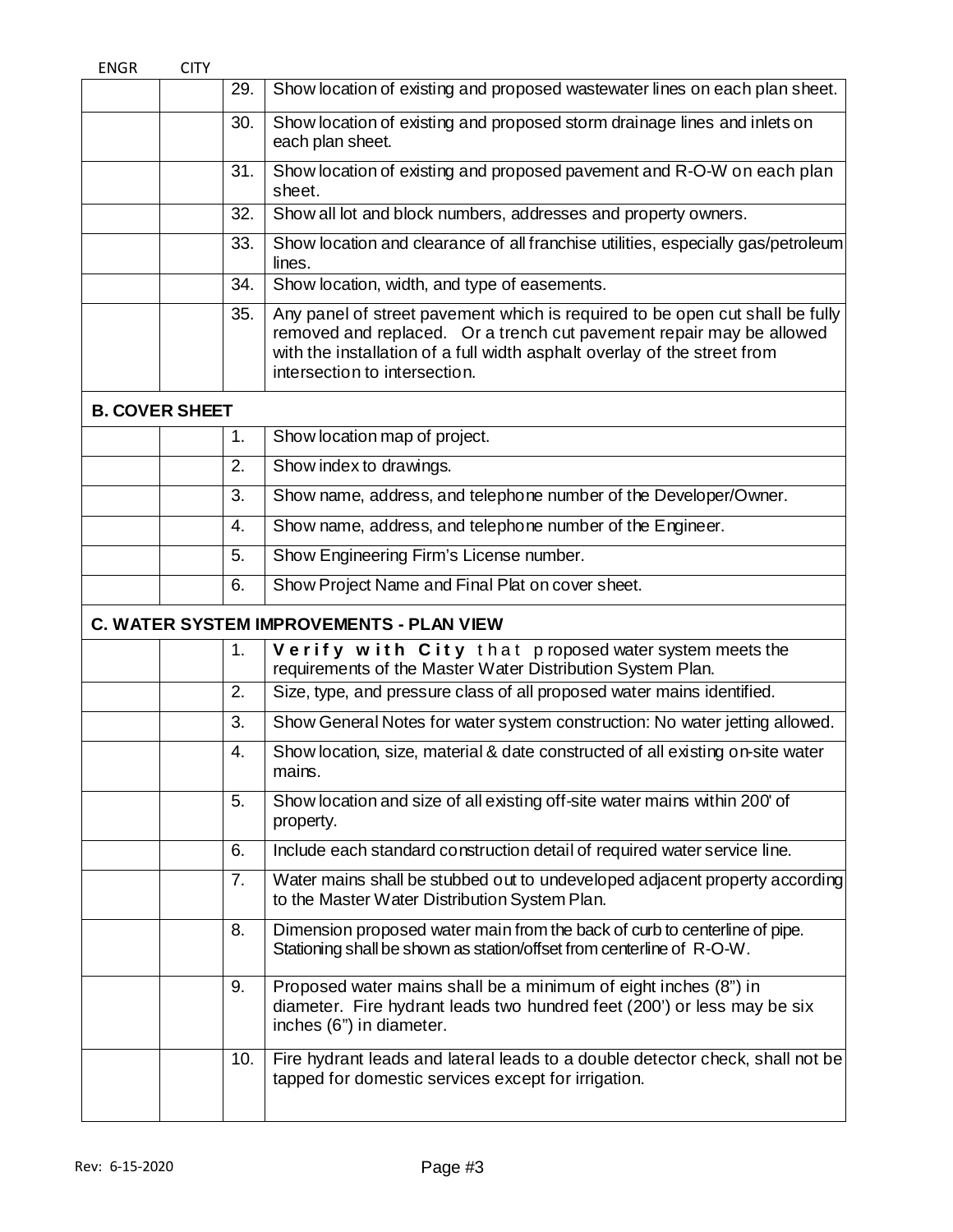| <b>ENGR</b> | <b>CITY</b> |     |                                                                                                                                                                                                                                                                                                                                                                                      |
|-------------|-------------|-----|--------------------------------------------------------------------------------------------------------------------------------------------------------------------------------------------------------------------------------------------------------------------------------------------------------------------------------------------------------------------------------------|
|             |             | 11. | Water mains shall not be concrete encased without written permission of the<br>City Engineer.                                                                                                                                                                                                                                                                                        |
|             |             |     | 12. Proposed water mains shall be located in such a manner and to minimize<br>the replacement of pavement. Typically, new water mains shall be installed<br>in the parkway, within a zone between two feet (2') from the back-of-curb<br>and two feet (2') from the right-of-way line.                                                                                               |
|             |             | 13. | Proposed water mains crossing under Freeways, Principal Arterials, Major<br>Arterials, and Minor Arterials as defined by the latest edition of the Master<br>Thoroughfare Plan shall be steel encased. The encasement shall extend<br>into the parkway two feet (2') from the back-of-curb. Split encasement shall<br>not be allowed unless approved otherwise by the City Engineer. |
|             |             | 14. | Proposed water mains crossing under railroads/DART light rail shall be<br>steel encased through the entire railroad right-of-way.                                                                                                                                                                                                                                                    |
|             |             |     | 15. Proposed water mains crossing under creeks, ditches, or storm box culverts<br>shall be steel encased.                                                                                                                                                                                                                                                                            |
|             |             |     | 16. Water mains shall have a minimum of 4 feet of cover.                                                                                                                                                                                                                                                                                                                             |
|             |             |     | 17. Water mains shall have a minimum horizontal clearance of 4 feet and<br>minimum vertical clearance of 2 feet from other utilities or structures unless<br>approved otherwise by the City Engineer.                                                                                                                                                                                |
|             |             |     | 18. Blow-Off Valves - Blow-off valves shall be installed at low points along<br>water transmission mains to drain the mains for 16-inch diameter and<br>areater.                                                                                                                                                                                                                     |
|             |             |     | 19. Air And Vacuum Release Valves - Air and vacuum release valves shall be<br>installed at high points along water transmission mains to exhaust trapped<br>air and relieve vacuums from the system for 16-inch diameter and greater.                                                                                                                                                |
|             |             | 20. | Access points shall be installed a maximum of every 1,000 feet for water<br>mains 16-inch diameter and greater.                                                                                                                                                                                                                                                                      |
|             |             | 21. | Proposed water services to be centered on each lot. If standard location<br>is not practical, proposed water services shall be dimensioned to lot<br>corners.                                                                                                                                                                                                                        |
|             |             | 22. | Show legend identifying existing & proposed lines.                                                                                                                                                                                                                                                                                                                                   |
|             |             | 23. | All proposed water system must be fed from at least (2) locations (i.e.<br>looped), unless otherwise approved.                                                                                                                                                                                                                                                                       |
|             |             | 24. | Water valves shall be placed along the main such that not more than one<br>fire hydrant would be out of service if two consecutive main line valves<br>were closed.                                                                                                                                                                                                                  |
|             |             | 25. | Main line valves shall not be spaced greater than 1,000 feet apart.                                                                                                                                                                                                                                                                                                                  |
|             |             | 26. | Show Fire Hydrants: Residential: 500' along the main. (250' maximum hose<br>laying length); Non Residential: 300' along the main. (150' maximum hose<br>laying length)                                                                                                                                                                                                               |
|             |             | 27. | Proposed fire hydrants may be alternated from one side of the street to the<br>other with approval from the City Fire Marshal.                                                                                                                                                                                                                                                       |
|             |             | 28. | Proposed fire hydrants shall be located a minimum of 35 feet from the<br>beginning of a curb return of a cul-de-sac.                                                                                                                                                                                                                                                                 |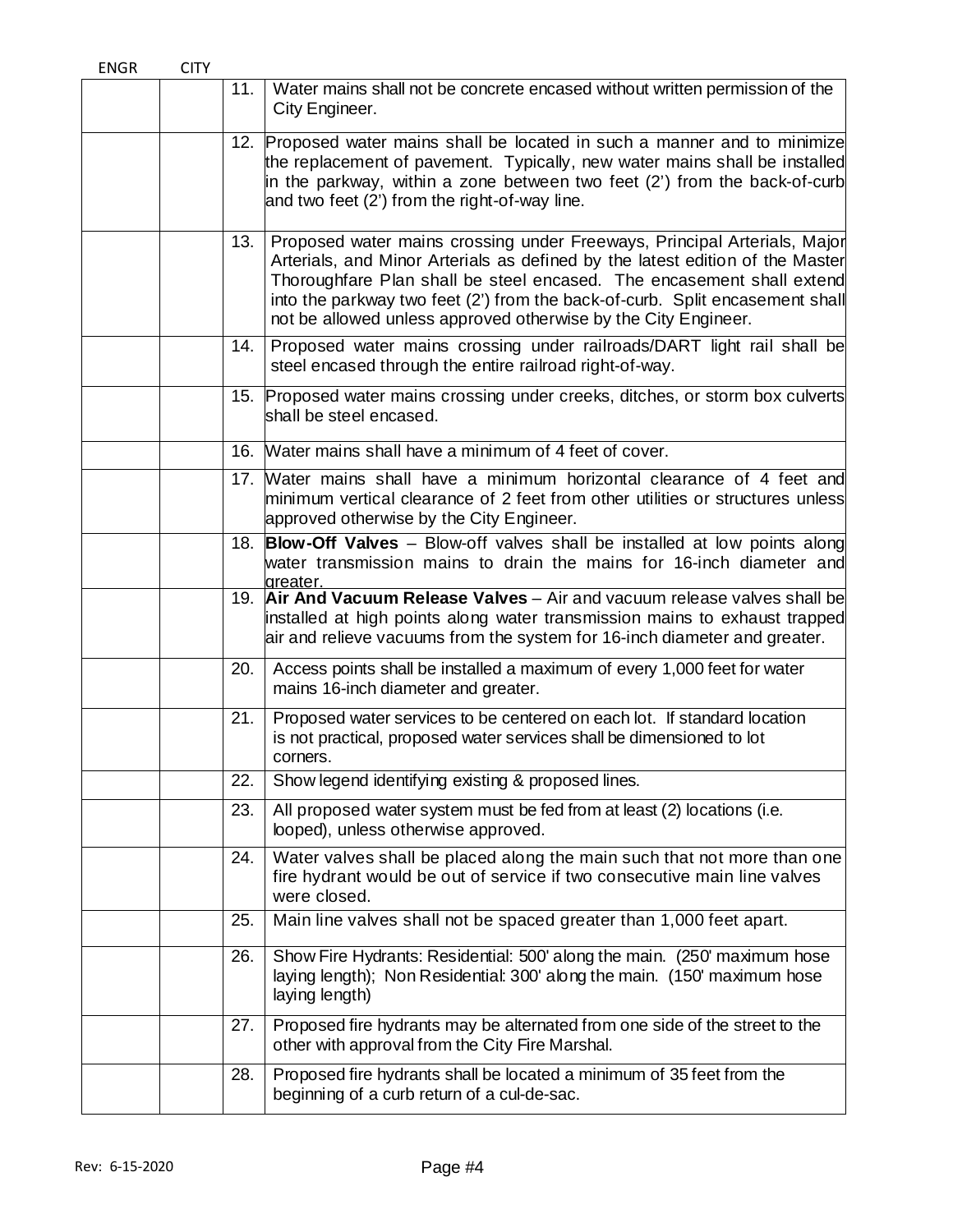| <b>ENGR</b> | <b>CITY</b> |               |                                                                                                                                                                                                                                                                                                      |
|-------------|-------------|---------------|------------------------------------------------------------------------------------------------------------------------------------------------------------------------------------------------------------------------------------------------------------------------------------------------------|
|             |             | 29.           | Proposed fire hydrants shall be located a minimum of 35 feet from the mid-<br>point of the curb return of an intersection.                                                                                                                                                                           |
|             |             | 30.           | All fire hydrants have a clear 36" operating radius for the top nut.                                                                                                                                                                                                                                 |
|             |             | 31.           | Fire hydrants located 2'-6" to 8'-6" behind the pavement edge or back of curb<br>and shall NOT be located in the sidewalk.                                                                                                                                                                           |
|             |             | 32.           | Water lines to be steel encased when located between two residential lots.                                                                                                                                                                                                                           |
|             |             | 33.           | Meters can only be $\frac{3}{4}$ ", 1", 1-1/2", 2", 4", 6" and 8 inches in size. Meters<br>greater than 8" will require special approval. Vaults are required for<br>meters 4-inch and larger. Meters less than or equal to 2-inch must be<br>purchased from the City.                               |
|             |             | 34.           | Combination fire and domestic water meters shall be a minimum of 6-<br>inch diameter in a vault located within a utility easement next to the<br>ROW.                                                                                                                                                |
|             |             | 35.           | Fire lines that are separate from the domestic service and are for<br>sprinklers and hydrants shall be connected at the City main with a<br>minimum 4-inch double check detector assembly (DCDA) in a vault next<br>to the ROW. Show a City-installed 3/4" detector meter next to the DCDA<br>vault. |
|             |             | 36.           | Fire lines on Private Property will require a Private Fire Line Service<br>Agreement with City and provide an easement around the DCDA.                                                                                                                                                              |
|             |             | 37.           | Three valves required at all street intersection Tees. Offset tees shall be<br>used in lieu of crosses.                                                                                                                                                                                              |
|             |             | 38.           | Show valve at end of lines for future development. Also, extend line one (1)<br>pipe length beyond valve and plug end.                                                                                                                                                                               |
|             |             | 39.           | Grout or remove all existing water mains to be abandoned.                                                                                                                                                                                                                                            |
|             |             | 40.           | All buildings that will require temporary water for chillers or fire watch for<br>water shut offs have been identified on the plans.                                                                                                                                                                 |
|             |             |               | <b>D. WATER SYSTEM IMPROVEMENTS - PROFILES</b>                                                                                                                                                                                                                                                       |
|             |             | $\mathbf 1$ . | Profile proposed water lines crossing channel/ditch sections.                                                                                                                                                                                                                                        |
|             |             | 2.            | Profile shall be provided for water mains 12" or greater. For clarity, smaller<br>diameter mains may also be required to be profiled if so directed by the City<br>Engineer.                                                                                                                         |
|             |             | 3.            | Show crossings of existing and proposed utilities.                                                                                                                                                                                                                                                   |
|             |             | 4.            | Street crossings and existing driveway crossings are preferred by<br>bore, not open cut                                                                                                                                                                                                              |
|             |             |               | E. WATER SYSTEM IMPROVEMENTS - DETAILS                                                                                                                                                                                                                                                               |
|             |             | 1.            | Water system construction details meet all City detail requirements.                                                                                                                                                                                                                                 |
|             |             | 2.            | Show standard trench backfill details and state compaction requirements.                                                                                                                                                                                                                             |
|             |             |               | F. WASTEWATERWASTEWATER SYSTEM IMPROVEMENTS - GENERAL                                                                                                                                                                                                                                                |
|             |             |               | $V$ e rify $W$ ith $C$ it $y$ that the proposed wastewater system<br>improvements meet the requirements of the Wastewater Collection System<br>Master Plan                                                                                                                                           |
|             |             | 1.            | General notes for wastewater system construction: No water jetting allowed.                                                                                                                                                                                                                          |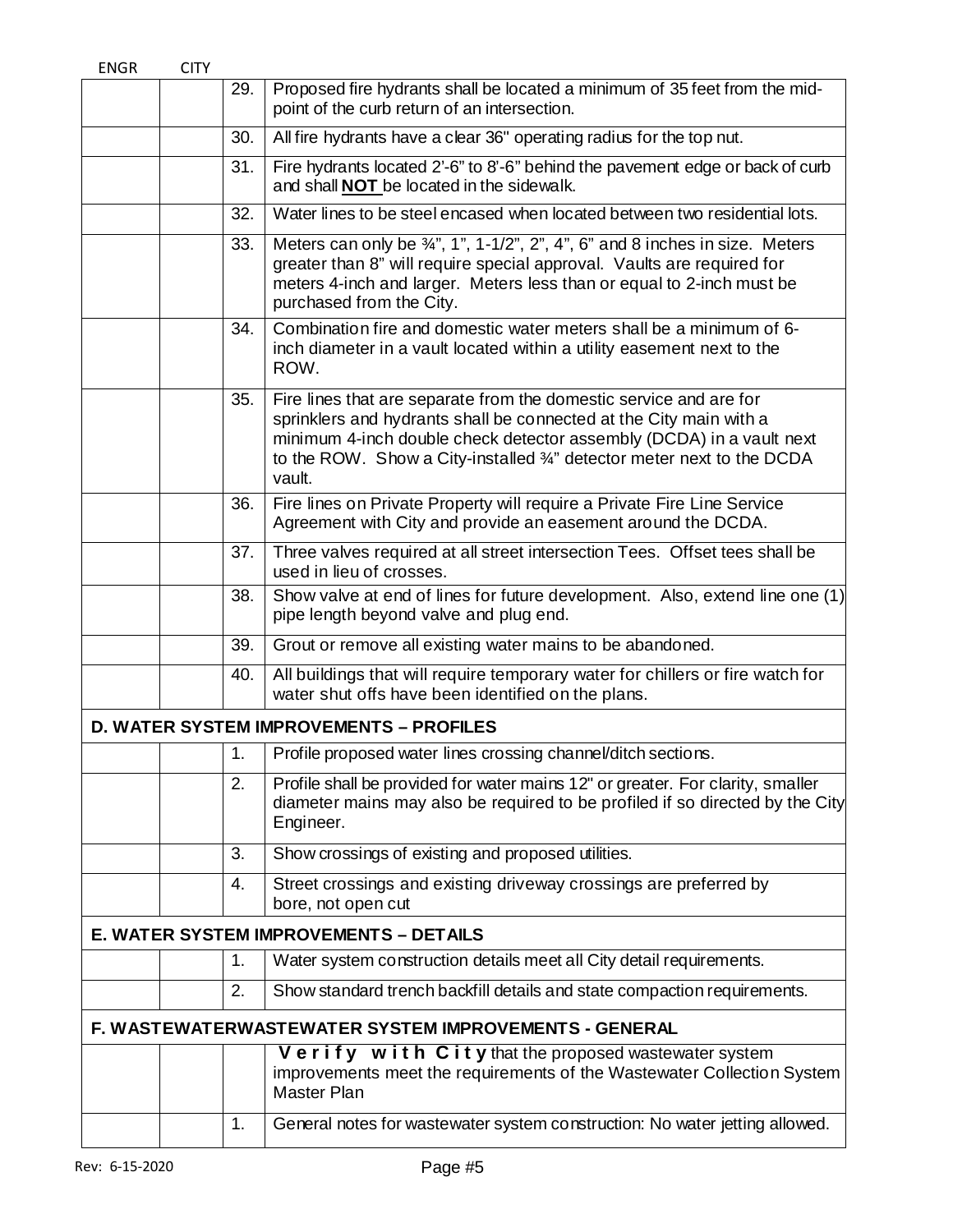$\overline{\phantom{a}}$ 

|  |     | <b>G. WASTEWATER SYSTEM IMPROVEMENTS - PLAN VIEW</b>                                                                                                                                                                                                                                                                                                                          |
|--|-----|-------------------------------------------------------------------------------------------------------------------------------------------------------------------------------------------------------------------------------------------------------------------------------------------------------------------------------------------------------------------------------|
|  | 1.  | Show location, size, material, and date constructed of all existing on-site<br>wastewater mains.                                                                                                                                                                                                                                                                              |
|  | 2.  | Show location and size of all existing off-site wastewater lines within 200' of<br>property shown.                                                                                                                                                                                                                                                                            |
|  | 3.  | Show dimensions from lot lines to service lines if service line is not in<br>standard location (10' downstream of centerline of lot).                                                                                                                                                                                                                                         |
|  | 4.  | Show locations of existing and proposed water mains (Dimensioned from<br>back of curb and Centerline of ROW).                                                                                                                                                                                                                                                                 |
|  | 5.  | Show locations of existing and proposed storm drainage lines and inlets.                                                                                                                                                                                                                                                                                                      |
|  | 6.  | Wastewater mains shall have a minimum horizontal clearance of 4 feet and<br>minimum vertical clearance of 2 feet from other utilities or structures unless<br>approved otherwise by the City Engineer.                                                                                                                                                                        |
|  | 7.  | Location, width, and type of easements.                                                                                                                                                                                                                                                                                                                                       |
|  | 8.  | Wastewater lines stubbed out with a manhole to undeveloped adjacent<br>property.                                                                                                                                                                                                                                                                                              |
|  | 9.  | Proposed wastewater line dimensioned to centerline of street.                                                                                                                                                                                                                                                                                                                 |
|  | 10. | Utility plan and profile stationing shall be shown as station/offset from street<br>or R-O-W centerline stationing.                                                                                                                                                                                                                                                           |
|  | 11. | Proposed wastewater lines shall be a minimum of eight inches (8") in<br>diameter unless approved otherwise by City Engineer.                                                                                                                                                                                                                                                  |
|  | 12. | Manholes identified by baseline station and northing and easting coordinates.                                                                                                                                                                                                                                                                                                 |
|  | 13. | Legend identifying existing and proposed features.                                                                                                                                                                                                                                                                                                                            |
|  | 14. | Manholes located at 500' maximum spacing and at all wastewater line<br>intersections, grade changes, alignment changes and at the end of stubs<br>greater than 250'.                                                                                                                                                                                                          |
|  | 15. | Wastewater systems shall comply the latest requirements of the Texas<br>Commission on Environmental Quality (TCEQ), as defined in the Texas<br>Administrative Code, Title 30: Environmental Quality, Part 1: Texas<br>Commission on Environmental Quality, Chapter 217: Design Criteria For<br>Domestic Wastewater Systems, Subchapter C: Conventional Collection<br>Systems. |
|  | 16. | Label drop connections and/or watertight manhole covers.                                                                                                                                                                                                                                                                                                                      |
|  | 17. | Show benchmarks (tied to the City datum) on all sheets.                                                                                                                                                                                                                                                                                                                       |
|  | 18. | Six inch service with a manhole required for all Commercial connections.                                                                                                                                                                                                                                                                                                      |
|  | 19. | Provide Wastewater service area map (i.e. drainage area map) and flow<br>calculations for development greater than 2 acres and/or where wastewater<br>extension is proposed.                                                                                                                                                                                                  |
|  | 20. | Trenchless installation methods for pipe replacement/rehabilitation (pipe<br>bursting, cured-in-place pipe, etc.) shall be utilized only with pre-CTTV<br>report and written approval of the City's Engineer.                                                                                                                                                                 |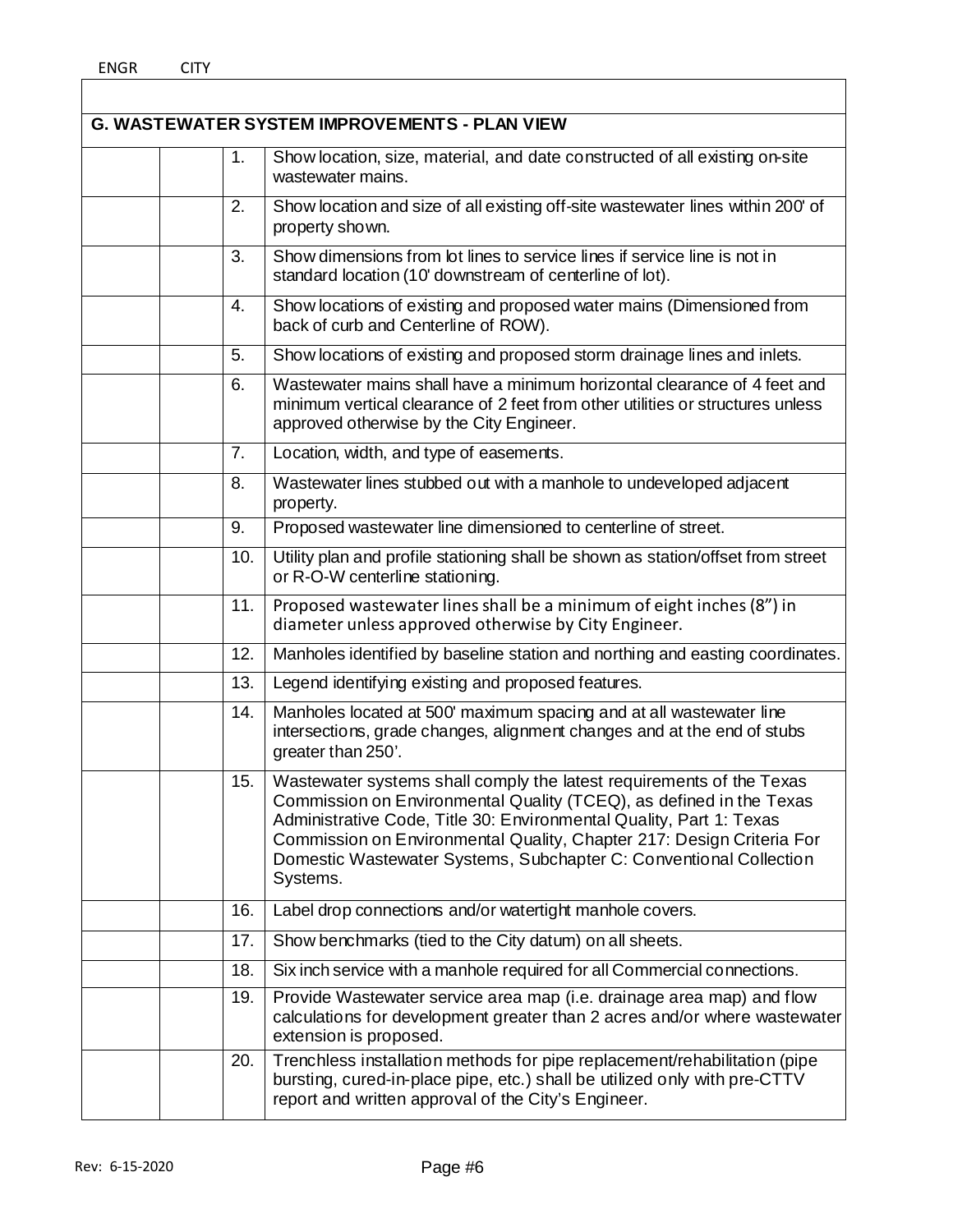| <b>ENGR</b> | <b>CITY</b> |     |                                                                                                                                                                                                                                                                                                                                                                                                                              |
|-------------|-------------|-----|------------------------------------------------------------------------------------------------------------------------------------------------------------------------------------------------------------------------------------------------------------------------------------------------------------------------------------------------------------------------------------------------------------------------------|
|             |             | 21. | Proposed wastewater lines six-inches (6") in diameter or greater crossing<br>under Freeways, Principal Arterials, Major Arterials, and Minor Arterials as<br>defined by the "Master Thoroughfare Plan" shall be steel encased. The<br>steel encasement shall extend into the parkway two feet (2') from behind the<br>back-of-curb. Split encasement shall not be allowed unless approved<br>otherwise by the City Engineer. |
|             |             |     | 22. Proposed wastewater lines crossing under railroads/DART light rail shall be<br>steel encased through the entire railroad right-of-way. Split encasement<br>shall not be allowed unless approved otherwise by the City Engineer.                                                                                                                                                                                          |
|             |             |     | 23. Proposed wastewater lines crossing under creeks, ditches, or storm box<br>culverts shall be steel encased. Split encasement shall not be allowed<br>unless approved otherwise by the City Engineer.                                                                                                                                                                                                                      |
|             |             | 24. | Concrete encasement is not allowable unless specific written exception is<br>granted by the City's Engineer.                                                                                                                                                                                                                                                                                                                 |
|             |             |     | <b>H. WASTEWATER SYSTEM IMPROVEMENTS - PROFILE VIEW</b>                                                                                                                                                                                                                                                                                                                                                                      |
|             |             | 1.  | Proposed grades are equal to or greater than TCEQ minimum established<br>grades and velocity in line does not exceed 10 fps.                                                                                                                                                                                                                                                                                                 |
|             |             | 2.  | Show elevation of existing and proposed ground at centerline pipe.                                                                                                                                                                                                                                                                                                                                                           |
|             |             | 3.  | Show rim and flow line elevations at each manhole. Give flow lines for all<br>pipes.                                                                                                                                                                                                                                                                                                                                         |
|             |             | 4.  | Show flow line elevations at 50-foot intervals (Max).                                                                                                                                                                                                                                                                                                                                                                        |
|             |             | 5.  | Show length, type, and size of pipe between manholes.                                                                                                                                                                                                                                                                                                                                                                        |
|             |             | 6.  | Show location and elevation of water mains crossed by wastewater line.                                                                                                                                                                                                                                                                                                                                                       |
|             |             | 7.  | Show location and elevation of storm drainage lines crossed by<br>wastewater line.                                                                                                                                                                                                                                                                                                                                           |
|             |             | 8.  | If approved, show locations of concrete encasement and/or concrete caps.                                                                                                                                                                                                                                                                                                                                                     |
|             |             | 9.  | Show location and elevation of existing and/or proposed pavement sections<br>crossed.                                                                                                                                                                                                                                                                                                                                        |
|             |             | 10. | Indicate vertical scale of drawing.                                                                                                                                                                                                                                                                                                                                                                                          |
|             |             | 11. | Vertical and horizontal clearance between utilities meets current TCEQ<br>requirements.                                                                                                                                                                                                                                                                                                                                      |
|             |             | 12. | Show 100-year water surface elevation for ultimate conditions located in<br>flood prone areas.                                                                                                                                                                                                                                                                                                                               |
|             |             | 13. | Street crossings are preferred by bore, not open cut. If open cutting a<br>concrete street, pavement shall be removed & replaced to the closest<br>adjacent saw joint or expansion joint.                                                                                                                                                                                                                                    |
|             |             | 14. | Drop connections to manholes shall be exterior.                                                                                                                                                                                                                                                                                                                                                                              |
|             |             | 15. | Show crossings of existing and proposed utilities.                                                                                                                                                                                                                                                                                                                                                                           |
|             |             | 16. | Grout or remove all existing wastewater mains to be abandoned.                                                                                                                                                                                                                                                                                                                                                               |
|             |             | 17. | If the Wastewater system is within the 100 year flood plain, bolted<br>water tight lids are required.                                                                                                                                                                                                                                                                                                                        |
|             |             | 18. | Vents are required every 1500 feet of continuous water tight manhole<br>lids.                                                                                                                                                                                                                                                                                                                                                |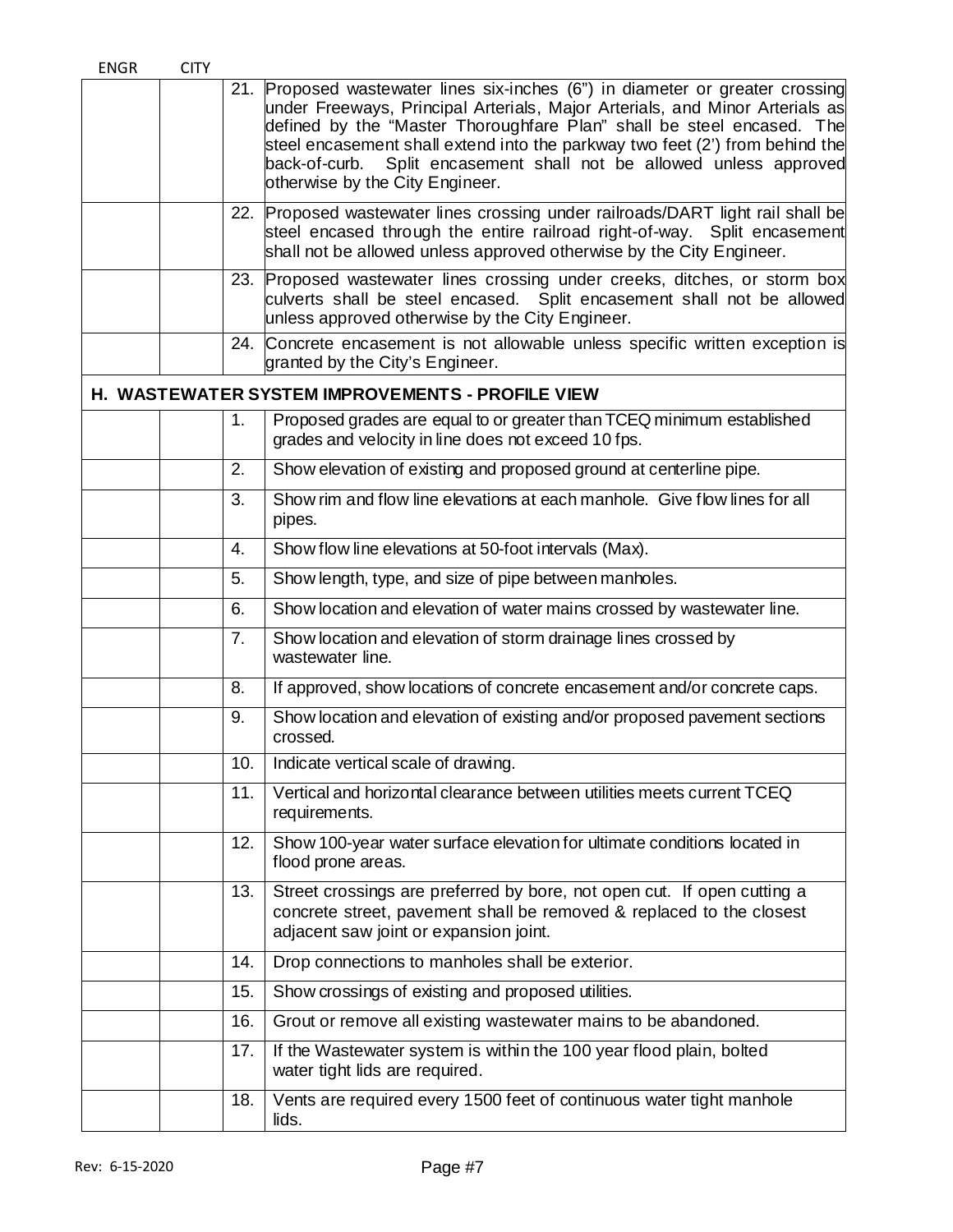| Call out vertical feet of extra depth for manholes deeper than 8'.<br>19.<br>For mains deeper than 15 feet, SDR-26 is required.<br>20.<br><b>I. WASTEWATER SYSTEM IMPROVEMENTS - DETAILS</b><br>Standard Construction Detail of service line.<br>1.<br>Wastewater system standard construction details meet all City<br>2.<br>requirements.<br>Manholes do not require steps.<br>3.<br>4.<br>5.<br>Drop manholes; show drop outside of manhole.<br>6.<br>shall have a 30" minimum diameter.<br>J. STORM DRAINAGE IMPROVEMENTS - DRAINAGE AREA MAP<br>1.<br>Drainage Plan/Study for the drainage area.<br>Show existing and proposed storm drainage lines and inlets.<br>2.<br>3.<br>into the site.<br>Indicate land use zoning for all drainage areas.<br>4.<br>Show time of concentration for each drainage sub area.<br>5.<br>6.<br>adjacent subdivisions or undeveloped tracts.<br>Provide for the appropriate Design Storm Frequency (DSF): 1) Storm<br>7.<br>Channels & Creeks for any type of area less than 100 acres - DSF is 25<br>640 acres – DSF is 50 years & maximum time of concentration of 45<br>of concentration. Note: When the maximum time of concentration is<br>exceeded, the design shall be based on a 100 year frequency.<br>8.<br>9.<br>dedicated right-of-way and drainage easements.<br>For cumulative runoff, show tabular hydraulic calculations.<br>10.<br>11.<br>permeability C factor, inlet design, closed conduit design, etc. | <b>ENGR</b> | <b>CITY</b> |     |                                                                                                                                                                                                                                                                                                                                                                                                                                                                              |
|-------------------------------------------------------------------------------------------------------------------------------------------------------------------------------------------------------------------------------------------------------------------------------------------------------------------------------------------------------------------------------------------------------------------------------------------------------------------------------------------------------------------------------------------------------------------------------------------------------------------------------------------------------------------------------------------------------------------------------------------------------------------------------------------------------------------------------------------------------------------------------------------------------------------------------------------------------------------------------------------------------------------------------------------------------------------------------------------------------------------------------------------------------------------------------------------------------------------------------------------------------------------------------------------------------------------------------------------------------------------------------------------------------------------------------------------------------------------|-------------|-------------|-----|------------------------------------------------------------------------------------------------------------------------------------------------------------------------------------------------------------------------------------------------------------------------------------------------------------------------------------------------------------------------------------------------------------------------------------------------------------------------------|
|                                                                                                                                                                                                                                                                                                                                                                                                                                                                                                                                                                                                                                                                                                                                                                                                                                                                                                                                                                                                                                                                                                                                                                                                                                                                                                                                                                                                                                                                   |             |             |     |                                                                                                                                                                                                                                                                                                                                                                                                                                                                              |
|                                                                                                                                                                                                                                                                                                                                                                                                                                                                                                                                                                                                                                                                                                                                                                                                                                                                                                                                                                                                                                                                                                                                                                                                                                                                                                                                                                                                                                                                   |             |             |     |                                                                                                                                                                                                                                                                                                                                                                                                                                                                              |
|                                                                                                                                                                                                                                                                                                                                                                                                                                                                                                                                                                                                                                                                                                                                                                                                                                                                                                                                                                                                                                                                                                                                                                                                                                                                                                                                                                                                                                                                   |             |             |     |                                                                                                                                                                                                                                                                                                                                                                                                                                                                              |
|                                                                                                                                                                                                                                                                                                                                                                                                                                                                                                                                                                                                                                                                                                                                                                                                                                                                                                                                                                                                                                                                                                                                                                                                                                                                                                                                                                                                                                                                   |             |             |     |                                                                                                                                                                                                                                                                                                                                                                                                                                                                              |
|                                                                                                                                                                                                                                                                                                                                                                                                                                                                                                                                                                                                                                                                                                                                                                                                                                                                                                                                                                                                                                                                                                                                                                                                                                                                                                                                                                                                                                                                   |             |             |     |                                                                                                                                                                                                                                                                                                                                                                                                                                                                              |
|                                                                                                                                                                                                                                                                                                                                                                                                                                                                                                                                                                                                                                                                                                                                                                                                                                                                                                                                                                                                                                                                                                                                                                                                                                                                                                                                                                                                                                                                   |             |             |     |                                                                                                                                                                                                                                                                                                                                                                                                                                                                              |
|                                                                                                                                                                                                                                                                                                                                                                                                                                                                                                                                                                                                                                                                                                                                                                                                                                                                                                                                                                                                                                                                                                                                                                                                                                                                                                                                                                                                                                                                   |             |             |     | Show standard trench backfill details and specify compaction requirements.                                                                                                                                                                                                                                                                                                                                                                                                   |
|                                                                                                                                                                                                                                                                                                                                                                                                                                                                                                                                                                                                                                                                                                                                                                                                                                                                                                                                                                                                                                                                                                                                                                                                                                                                                                                                                                                                                                                                   |             |             |     |                                                                                                                                                                                                                                                                                                                                                                                                                                                                              |
|                                                                                                                                                                                                                                                                                                                                                                                                                                                                                                                                                                                                                                                                                                                                                                                                                                                                                                                                                                                                                                                                                                                                                                                                                                                                                                                                                                                                                                                                   |             |             |     | Show diameter of proposed manholes(4-foot minimum). Manhole covers                                                                                                                                                                                                                                                                                                                                                                                                           |
|                                                                                                                                                                                                                                                                                                                                                                                                                                                                                                                                                                                                                                                                                                                                                                                                                                                                                                                                                                                                                                                                                                                                                                                                                                                                                                                                                                                                                                                                   |             |             |     |                                                                                                                                                                                                                                                                                                                                                                                                                                                                              |
|                                                                                                                                                                                                                                                                                                                                                                                                                                                                                                                                                                                                                                                                                                                                                                                                                                                                                                                                                                                                                                                                                                                                                                                                                                                                                                                                                                                                                                                                   |             |             |     | Proposed drainage improvements are in accordance with any existing City                                                                                                                                                                                                                                                                                                                                                                                                      |
|                                                                                                                                                                                                                                                                                                                                                                                                                                                                                                                                                                                                                                                                                                                                                                                                                                                                                                                                                                                                                                                                                                                                                                                                                                                                                                                                                                                                                                                                   |             |             |     |                                                                                                                                                                                                                                                                                                                                                                                                                                                                              |
|                                                                                                                                                                                                                                                                                                                                                                                                                                                                                                                                                                                                                                                                                                                                                                                                                                                                                                                                                                                                                                                                                                                                                                                                                                                                                                                                                                                                                                                                   |             |             |     | Indicate sub areas for each inlet or set of inlets and off-site areas draining                                                                                                                                                                                                                                                                                                                                                                                               |
|                                                                                                                                                                                                                                                                                                                                                                                                                                                                                                                                                                                                                                                                                                                                                                                                                                                                                                                                                                                                                                                                                                                                                                                                                                                                                                                                                                                                                                                                   |             |             |     |                                                                                                                                                                                                                                                                                                                                                                                                                                                                              |
|                                                                                                                                                                                                                                                                                                                                                                                                                                                                                                                                                                                                                                                                                                                                                                                                                                                                                                                                                                                                                                                                                                                                                                                                                                                                                                                                                                                                                                                                   |             |             |     |                                                                                                                                                                                                                                                                                                                                                                                                                                                                              |
|                                                                                                                                                                                                                                                                                                                                                                                                                                                                                                                                                                                                                                                                                                                                                                                                                                                                                                                                                                                                                                                                                                                                                                                                                                                                                                                                                                                                                                                                   |             |             |     | Indicate design runoff, "Q", at all inlets, dead-end streets, and alleys or to                                                                                                                                                                                                                                                                                                                                                                                               |
|                                                                                                                                                                                                                                                                                                                                                                                                                                                                                                                                                                                                                                                                                                                                                                                                                                                                                                                                                                                                                                                                                                                                                                                                                                                                                                                                                                                                                                                                   |             |             |     | Sewers for Residential, Commercial and Manufacturing areas - DSF is 25<br>years & maximum time of concentration of 30 minutes; 2) Culverts, Bridges,<br>years & maximum time of concentration of 30 minutes; 3) Culverts, Bridges,<br>Channels & Creeks for any type of area more than 100 acres and less than<br>minutes; 4) Culverts, Bridges, Channels & Creeks for any type of area more<br>than 640 acres $-$ DSF is 100 years & there is no limit for the maximum time |
|                                                                                                                                                                                                                                                                                                                                                                                                                                                                                                                                                                                                                                                                                                                                                                                                                                                                                                                                                                                                                                                                                                                                                                                                                                                                                                                                                                                                                                                                   |             |             |     | Part 1, Chapter 47 of the City of Irving, Texas Development Standards and<br>Construction Codes shall be enforced for all FEMA 100-year flood zones.                                                                                                                                                                                                                                                                                                                         |
|                                                                                                                                                                                                                                                                                                                                                                                                                                                                                                                                                                                                                                                                                                                                                                                                                                                                                                                                                                                                                                                                                                                                                                                                                                                                                                                                                                                                                                                                   |             |             |     | Provide analysis showing that the 100-year storm event is contained within all                                                                                                                                                                                                                                                                                                                                                                                               |
|                                                                                                                                                                                                                                                                                                                                                                                                                                                                                                                                                                                                                                                                                                                                                                                                                                                                                                                                                                                                                                                                                                                                                                                                                                                                                                                                                                                                                                                                   |             |             |     |                                                                                                                                                                                                                                                                                                                                                                                                                                                                              |
|                                                                                                                                                                                                                                                                                                                                                                                                                                                                                                                                                                                                                                                                                                                                                                                                                                                                                                                                                                                                                                                                                                                                                                                                                                                                                                                                                                                                                                                                   |             |             |     | NCTCOG iSWMM Hydraulics and Hydrology manuals shall be used for all<br>hydraulic calculations to determine Time of Concentration, rainfall intensity,                                                                                                                                                                                                                                                                                                                        |
|                                                                                                                                                                                                                                                                                                                                                                                                                                                                                                                                                                                                                                                                                                                                                                                                                                                                                                                                                                                                                                                                                                                                                                                                                                                                                                                                                                                                                                                                   |             |             | 12. | Indicate all crest, sags, and street intersections with flow arrows.                                                                                                                                                                                                                                                                                                                                                                                                         |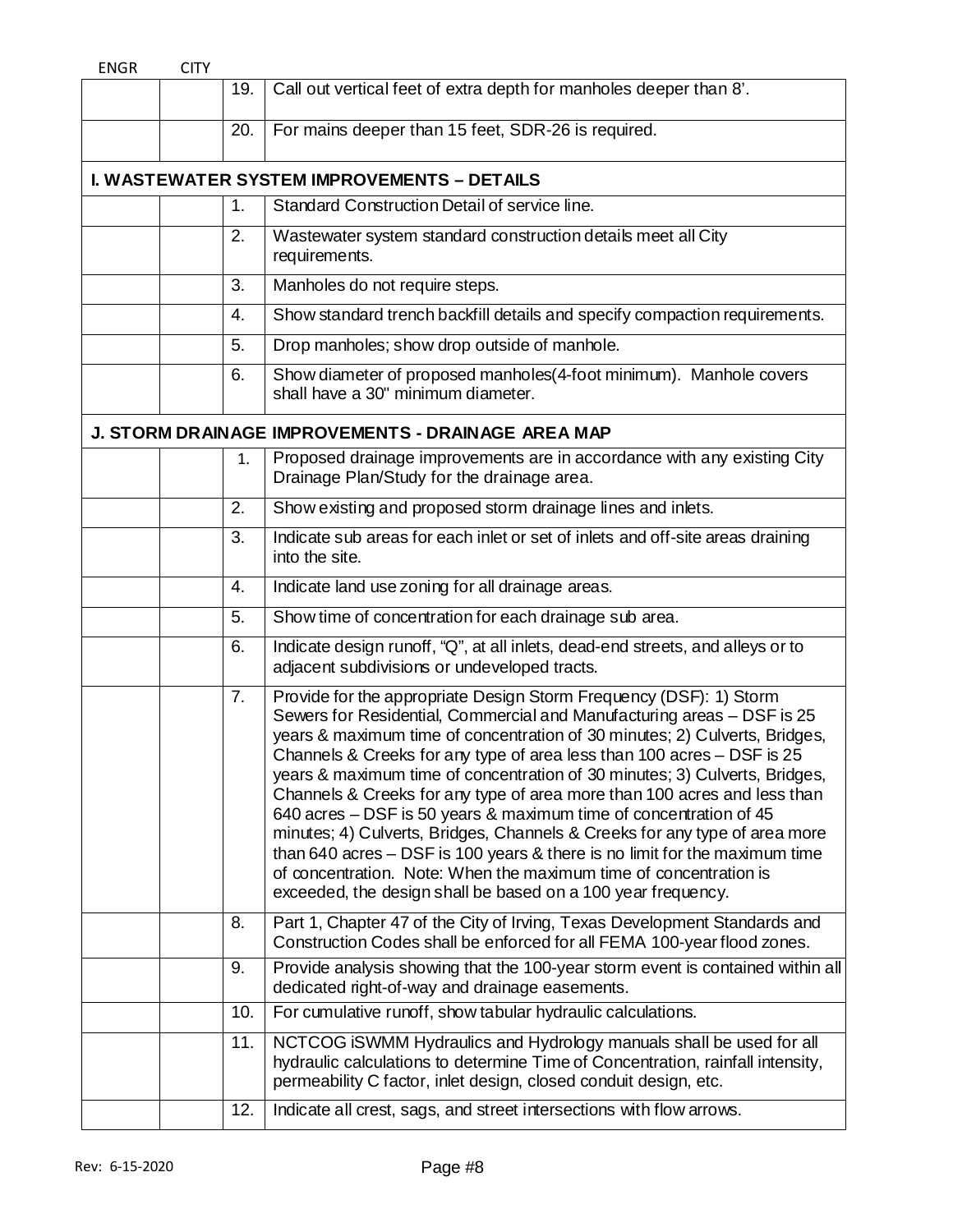| <b>ENGR</b> | <b>CITY</b> |     |                                                                                                                                                                                                                 |
|-------------|-------------|-----|-----------------------------------------------------------------------------------------------------------------------------------------------------------------------------------------------------------------|
|             |             | 13. | Provide the calculations for inlet time and flow time in pipe.                                                                                                                                                  |
|             |             | 14. | Provide legend.                                                                                                                                                                                                 |
|             |             | 15. | Include a hydrology summary table.                                                                                                                                                                              |
|             |             | 16. | Design criteria meet City requirements and NCTCOG iSWMM Hydraulics and<br>Hydrology Manuals.                                                                                                                    |
|             |             | 17. | Grate inlets not allowed unless approved otherwise.                                                                                                                                                             |
|             |             | 18. | Tabulate street and R-O-W capacities.                                                                                                                                                                           |
|             |             | 19. | On-site and offsite contour topography must show total drainage area for<br>project.                                                                                                                            |
|             |             | 20. | Show all existing fences.                                                                                                                                                                                       |
|             |             | 21. | Show areas of dense tree coverage.                                                                                                                                                                              |
|             |             | 22. | Show flow arrows for surface drainage.                                                                                                                                                                          |
|             |             | 23. | Show delineation of drainage areas sufficient for review.                                                                                                                                                       |
|             |             | 24. | Provide cross sections of open channels and show limits of grading.                                                                                                                                             |
|             |             | 25. | Detention/retention may be required.                                                                                                                                                                            |
|             |             | 26. | Written permission or acquisition of drainage easements may be required from<br>adjacent owners and/or downstream owners to construct needed offsite<br>downstream drainage improvements.                       |
|             |             | 27. | Show that existing downstream drainage systems are adequate. If<br>downstream drainage is not adequate, then developer may be required by the<br>City to improve downstream systems or detain drainage on-site. |
|             |             |     | K. STORM DRAINAGE IMPROVEMENTS - PLAN VIEW                                                                                                                                                                      |
|             |             | 1.  | Plan of all existing and proposed storm drainage pipelines and laterals.                                                                                                                                        |
|             |             | 2.  | Specify at least Class III reinforced concrete pipe (Class IV, etc if needed).                                                                                                                                  |
|             |             | 3.  | Provide inlets such that the spread of water in the street shall not exceed 7.5<br>feet for 2 lane undivided and 3 lane undivided roadways and 12.0 feet for all<br>other roadways.                             |
|             |             | 4.  | All inlets shall be cast in place. Pre-cast inlets are not permitted.                                                                                                                                           |
|             |             | 5.  | Indicate property lines and easements.                                                                                                                                                                          |
|             |             | 6.  | Indicate location, size, and type of easements along proposed storm<br>drainage lines                                                                                                                           |
|             |             | 7.  | The edge of an existing or proposed drainage inlet, curb or<br>recessed, should not be closer than 10 feet from a driveway or<br>intersection curb return.                                                      |
|             |             | 8.  | Indicate size of inlet, lateral size and flow line elevation, paving station, and<br>top of curb elevation.                                                                                                     |
|             |             | 9.  | Indicate the runoff concentrating at all inlets and direction of flow. Show<br>runoff concentration for all stub outs, pipes, and intakes.                                                                      |
|             |             | 10. | Show locations and cross sections of positive overflow swales required at<br>low points. (One foot deep & ten foot wide minimum)                                                                                |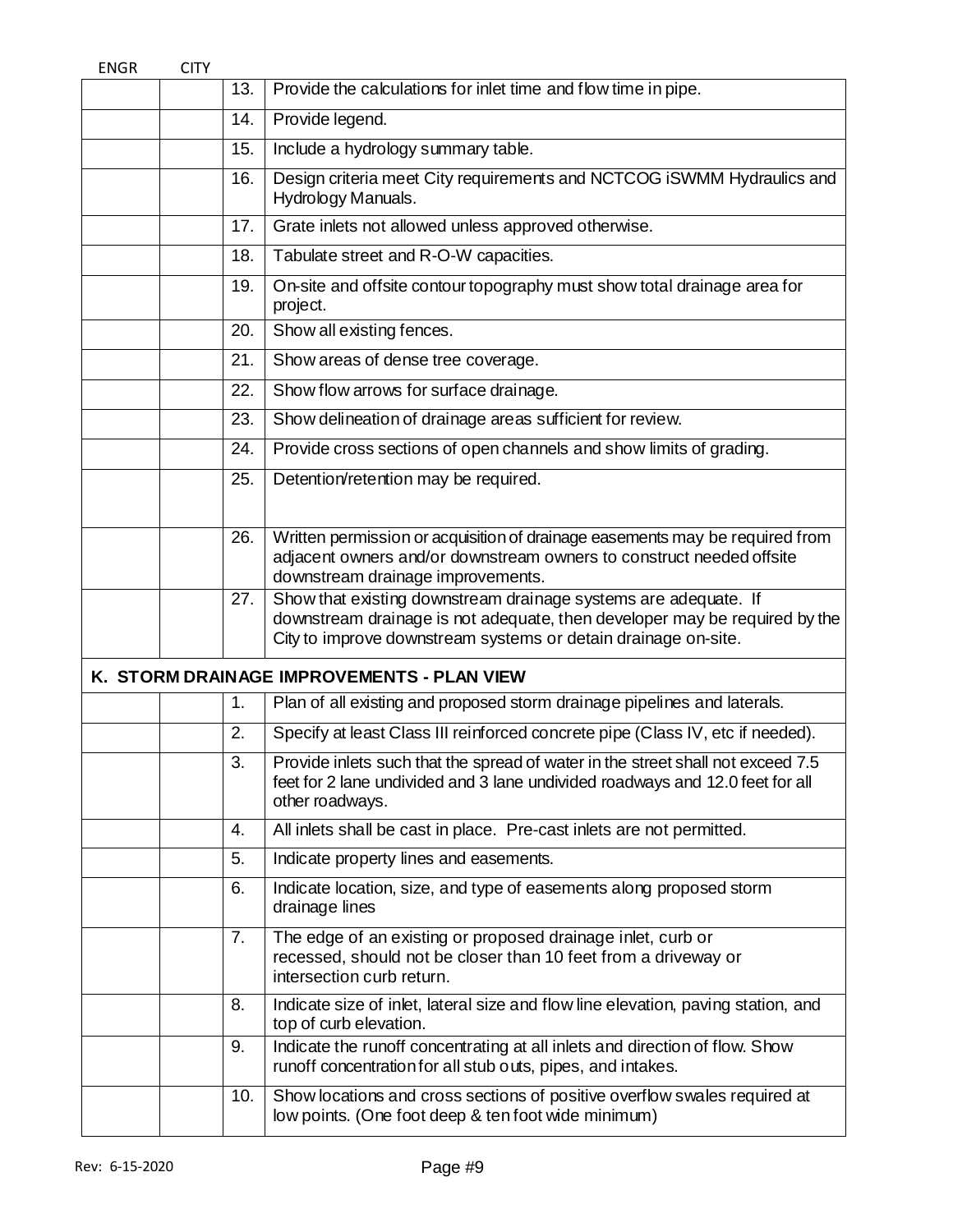| <b>ENGR</b> | <b>CITY</b> |     |                                                                                                                                                                                                                                                                 |
|-------------|-------------|-----|-----------------------------------------------------------------------------------------------------------------------------------------------------------------------------------------------------------------------------------------------------------------|
|             |             | 11. | Show minimum finished floor building elevations at least 2 vertical feet<br>above the 100 year floodplain elevation where lots are adjacent to<br>floodplain, creeks, and any area subject to flooding. These elevations must<br>match final plat.              |
|             |             | 12. | Show general notes pertaining to storm drainage improvements.                                                                                                                                                                                                   |
|             |             | 13. | Show location of existing and proposed R-O-W and pavement.                                                                                                                                                                                                      |
|             |             | 14. | Show type and size of existing and proposed headwalls: use TxDOT<br>headwall standards.                                                                                                                                                                         |
|             |             | 15. | Show flow arrows for surface drainage.                                                                                                                                                                                                                          |
|             |             | 16. | Show all utility crossings.                                                                                                                                                                                                                                     |
|             |             | 17. | 90-degree bends in storm drainage system or outfall are discouraged.<br>Junction box or manhole must be provided in all cases.                                                                                                                                  |
|             |             | 18. | Velocities of the storm sewer system shall prevent excessive depositing of<br>soil within the system due to low velocities and shall be limited to prevent<br>excessive erosion due to high velocities at the outfall.                                          |
|             |             | 19. | Show location and size of concrete/rock rip-rap at outfalls.                                                                                                                                                                                                    |
|             |             | 20. | Show location and size of energy dissipaters, if required.                                                                                                                                                                                                      |
|             |             | 21. | Show storm drainage pipe profile discharge at flow lines of creeks and<br>channels with the last 20-feet at a slope not to exceed one-half percent,<br>unless otherwise authorized.                                                                             |
|             |             | 22. | Intercept laterals at 60 degrees with trunk lines, if possible.                                                                                                                                                                                                 |
|             |             | 23. | Recessed curb inlets shall be required on all Principal Arterials, Major<br>Arterials, and Minor Arterials as defined by the latest edition of the Master<br>Thoroughfare Plan.                                                                                 |
|             |             | 24. | Curb inlets shall have a minimum throat opening of 10 feet wide, unless<br>otherwise approved.                                                                                                                                                                  |
|             |             | 25. | Show Note stating the Contractor shall install one or more a permanent<br>bench mark monuments, furnished by the City, in inlets per plans as directed<br>by the City. The Owner's surveyor (RPLS) shall establish the bench mark<br>elevation for "As Builts". |
|             |             | 26. | Manholes shall be provided at least every 650' for pipes 42-inches and<br>smaller and at least every 1,150' for pipes 48-inches and larger.                                                                                                                     |
|             |             | 27. | Provide a manhole at all locations where the diameter of the trunk line pipe<br>changes or where the cross-sectional dimensions of the trunk line box<br>changes.                                                                                               |
|             |             | 28. | Provide a manhole at all locations where the spacing between two or more<br>laterals intersecting the trunk line is equal to or less than 10 feet.                                                                                                              |
|             |             | 29. | Show all earthen channels lined with erosion control blanket such as "Curlex"<br>Blanket" unless approved otherwise by the City Engineer.                                                                                                                       |
|             |             | 30. | Show Type A Trench wall section to be installed along drainage easement<br>adjacent to creeks and channels.                                                                                                                                                     |
|             |             | 31. | Show discharge into public conveyance or new easements as necessary.                                                                                                                                                                                            |
|             |             | 32. | Collection of runoff at an inlet to an underground system will be required if<br>a point discharge is greater than five (5) cfs unless approved otherwise by<br>the City Engineer.                                                                              |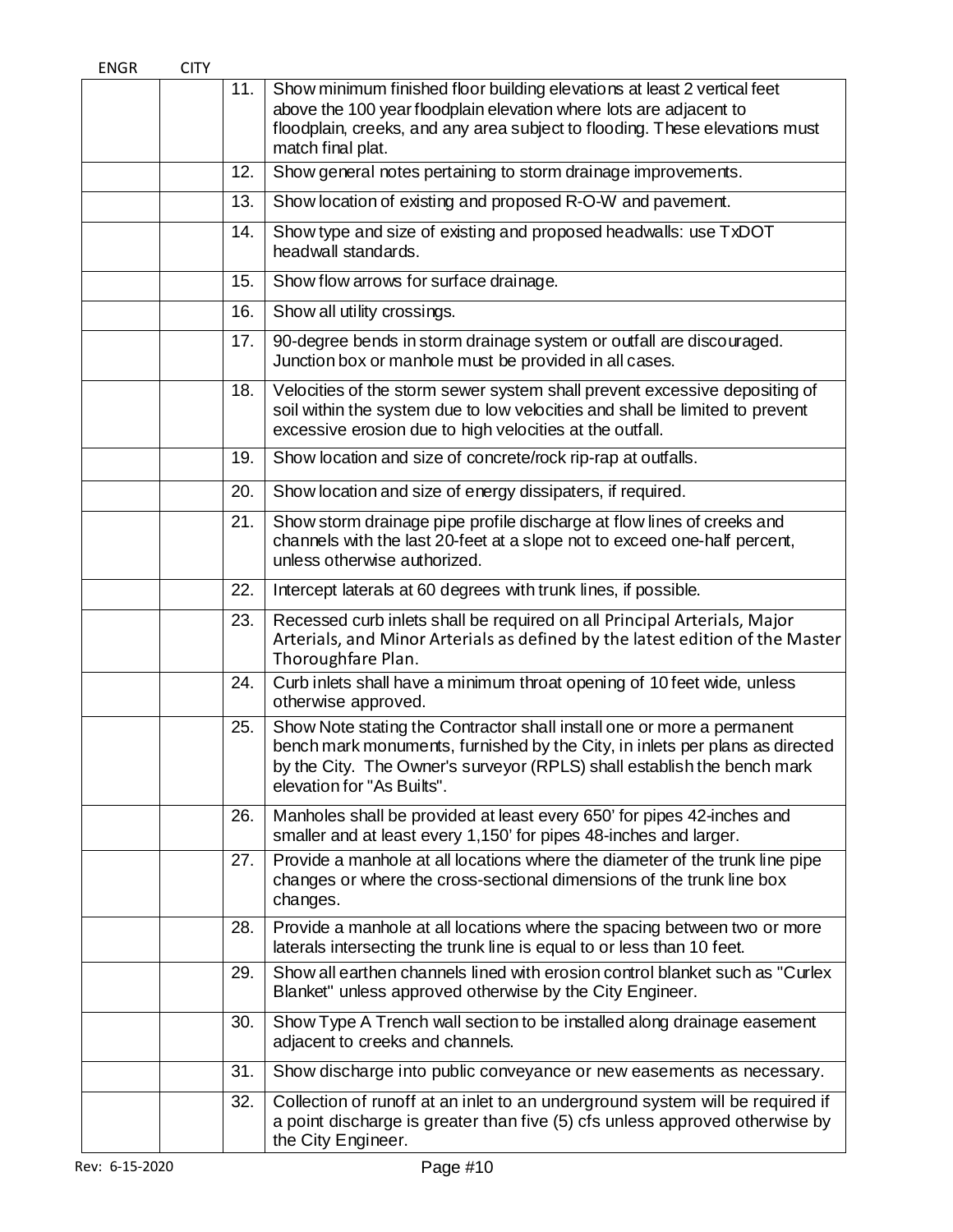| <b>ENGR</b> | <b>CITY</b> |     |                                                                                                                                                                                                                                                                                                                                                                                           |
|-------------|-------------|-----|-------------------------------------------------------------------------------------------------------------------------------------------------------------------------------------------------------------------------------------------------------------------------------------------------------------------------------------------------------------------------------------------|
|             |             | 33. | In alleys, the preferred design is a curbed inlet with a transition swale to<br>the edge of the pavement.                                                                                                                                                                                                                                                                                 |
|             |             | 34. | All storm pipe in ROW, alleys and drainage easements shall be RCP.<br>Connections to public lines must be made with concrete pipe.                                                                                                                                                                                                                                                        |
|             |             | 35. | Concentrated runoff must be controlled by either rock berms or sediment<br>basins as part of erosion control plan.                                                                                                                                                                                                                                                                        |
|             |             | 33. | When the project borders, touches or impacts flood control facilities, lakes,<br>walls, levees, etc. owned/maintained by either Dallas County Utilities and<br>Reclamation District, Irving Flood Control District No. 1, Irving Flood<br>Control District No. 3 or Dallas County Flood Control District No.1<br>Submit two (2) extra copy of plans to the City Floodplain Administrator. |
|             |             |     | L. STORM DRAINAGE IMPROVEMENTS - PROFILES                                                                                                                                                                                                                                                                                                                                                 |
|             |             | 1.  | Show all hydraulics, velocity head changes, hydraulic gradients,<br>computations and profile outfall with typical section and computations.                                                                                                                                                                                                                                               |
|             |             | 2.  | Show laterals on trunk lines with stations.                                                                                                                                                                                                                                                                                                                                               |
|             |             | 3.  | Show applicable 25 year, 50 year or 100 year water surface elevation at<br>outfall of storm drainage system.                                                                                                                                                                                                                                                                              |
|             |             | 4.  | Show grades of existing and proposed pavement.                                                                                                                                                                                                                                                                                                                                            |
|             |             | 5.  | Show vertical and horizontal "bar scale" of drawing.                                                                                                                                                                                                                                                                                                                                      |
|             |             | 6.  | Show proposed grades of existing and proposed storm sewer lines.                                                                                                                                                                                                                                                                                                                          |
|             |             | 7.  | Closed conduit storm sewer systems shall have a minimum of two (2) feet of<br>cover unless approved otherwise by the City Engineer.                                                                                                                                                                                                                                                       |
|             |             | 8.  | Show location and elevation of applicable 25 year, 50 year or 100 year<br>H.G.L. in all pipe mains and laterals. The H.G.L. of the DSF shall not be<br>higher than the elevation of an inlet throat.                                                                                                                                                                                      |
|             |             | 9.  | Show elevation of existing and proposed ground over proposed pipelines.                                                                                                                                                                                                                                                                                                                   |
|             |             | 10. | Show top and flow line elevations of inlets.                                                                                                                                                                                                                                                                                                                                              |
|             |             | 12. | Show top and flow line elevations of area drop inlets.                                                                                                                                                                                                                                                                                                                                    |
|             |             | 13. | Show flow line elevations at 100-foot intervals (Max).                                                                                                                                                                                                                                                                                                                                    |
|             |             | 14. | Show fill areas & compaction note(s).                                                                                                                                                                                                                                                                                                                                                     |
|             |             | 15. | Show length, type, slope, and size of pipe between inlets and junction<br>boxes.                                                                                                                                                                                                                                                                                                          |
|             |             | 16. | Dimension proposed junction boxes.                                                                                                                                                                                                                                                                                                                                                        |
|             |             | 17. | Show location and elevation of water mains crossed by storm sewer lines<br>and inlets (Steel encase if less than 2-foot clearance).                                                                                                                                                                                                                                                       |
|             |             | 18. | Show location and elevation of wastewater crossed by storm sewer lines<br>(Encase sewer in 20 LF steel pipe centered on storm pipe.)                                                                                                                                                                                                                                                      |
|             |             | 19. | Show locations of concrete encasement and/or concrete caps.                                                                                                                                                                                                                                                                                                                               |
|             |             | 20. | Show location and elevation of existing and/or proposed pavement sections<br>crossed.                                                                                                                                                                                                                                                                                                     |
|             |             | 21. | Provide profiles for all laterals.                                                                                                                                                                                                                                                                                                                                                        |
|             |             |     |                                                                                                                                                                                                                                                                                                                                                                                           |
|             |             |     |                                                                                                                                                                                                                                                                                                                                                                                           |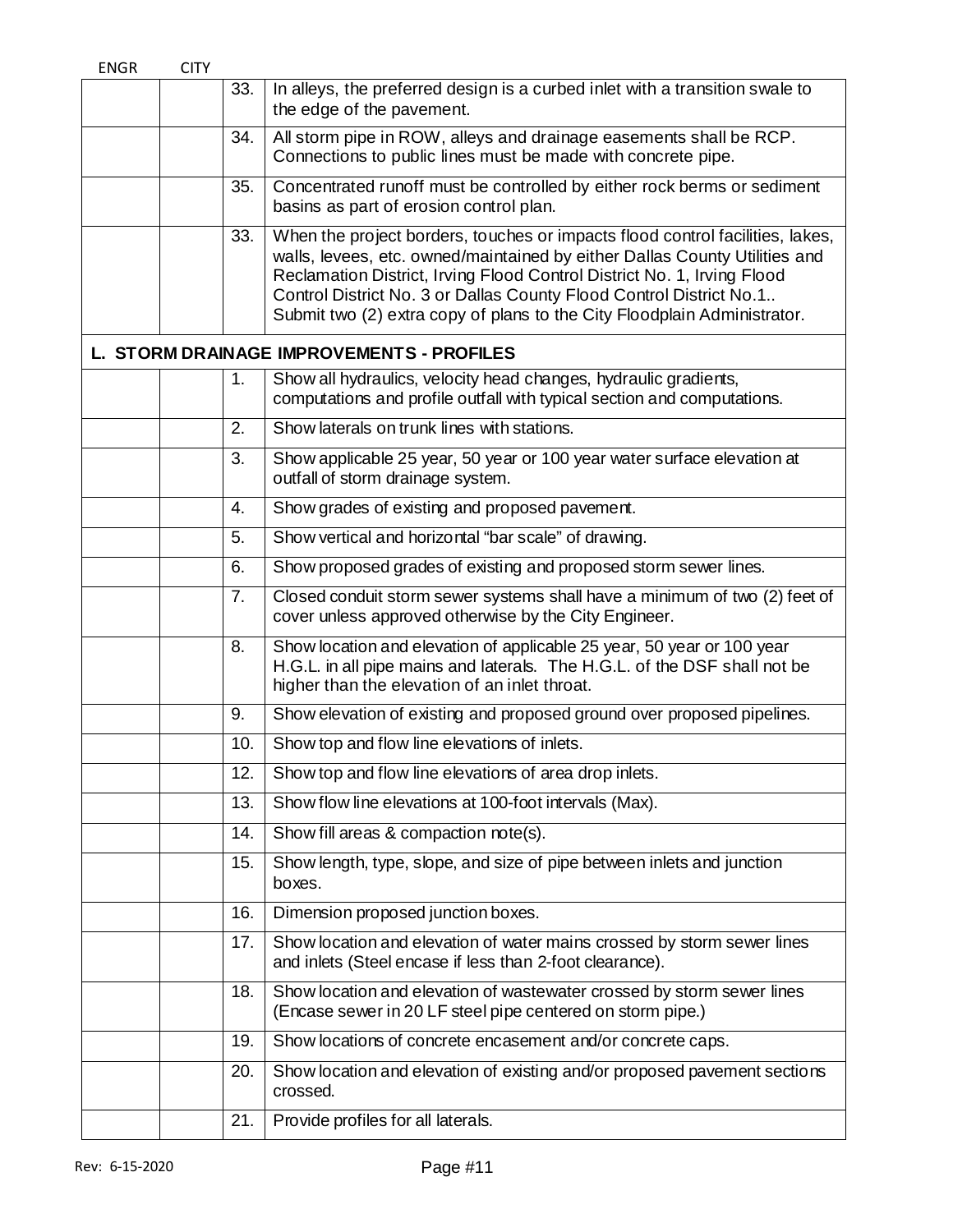| <b>ENGR</b> | <b>CITY</b> |                  |                                                                                                                                                                                                                 |
|-------------|-------------|------------------|-----------------------------------------------------------------------------------------------------------------------------------------------------------------------------------------------------------------|
|             |             | 22.              | Provide 8" minimum diameter grouted rock rip-rap at all outfall conditions.                                                                                                                                     |
|             |             | 23.              | Street crossings are preferred by bore, not open cut. If open cutting a<br>concrete street, pavement shall be removed & replaced to the closest<br>adjacent saw joint or expansion joint.                       |
|             |             |                  | M. STORM DRAINAGE IMPROVEMENTS - DETAILS                                                                                                                                                                        |
|             |             | 1.               | Drainage system construction meets all standard City requirements.                                                                                                                                              |
|             |             | 2.               | Show standard trench backfill details and state compaction requirements.                                                                                                                                        |
|             |             |                  | N. PAVING IMPROVEMENTS - PLAN VIEW                                                                                                                                                                              |
|             |             | 1.               | CITY USE ONLY: The street widths and rights-of-ways meet the minimum<br>requirements of the Master Thoroughfare Plan.                                                                                           |
|             |             | 2.               | Show General Notes for paving.                                                                                                                                                                                  |
|             |             | 3.               | Show centerline stationing and dimensions to ROW and back of curb.                                                                                                                                              |
|             |             | $\overline{4}$ . | Roadways shall be placed in the center of the ROW. The centerline of<br>curves shall be tangent to the centerline of street at each end of curve.                                                               |
|             |             | 5.               | Show all lot and block numbers, addresses & property owners.                                                                                                                                                    |
|             |             | 6.               | Show sidewalk location & width along streets.                                                                                                                                                                   |
|             |             | 7.               | Label intersecting streets.                                                                                                                                                                                     |
|             |             | 8.               | Show material, thickness, and width of pavement.                                                                                                                                                                |
|             |             | 9.               | Show spot elevations in ditches.                                                                                                                                                                                |
|             |             | 10.              | Show concrete pavement headers at concrete to asphalt transitions.                                                                                                                                              |
|             |             | 11.              | Show location and size of inlets.                                                                                                                                                                               |
|             |             | 12.              | Show paving station at the center of each inlet.                                                                                                                                                                |
|             |             | 13.              | Show top of curb elevation at each inlet.                                                                                                                                                                       |
|             |             | 14.              | Show pavement properly dimensioned to R-O-W.                                                                                                                                                                    |
|             |             | 15.              | Show radii & curve data at all centerline curves.                                                                                                                                                               |
|             |             | 16.              | Show top of curb elevations at quarter points on cul-de-sacs.                                                                                                                                                   |
|             |             | 17.              | Show top of curb elevations at PC's.                                                                                                                                                                            |
|             |             | 18.              | Show top of curb elevations at PT's.                                                                                                                                                                            |
|             |             | 19.              | Show top of curb elevations at High Points and Low Points                                                                                                                                                       |
|             |             | 20.              | Show drainage flow arrows and/or spot elevations.                                                                                                                                                               |
|             |             | 21.              | Transition areas through intersections shall be designed in such a manner as<br>to ensure ridability of the pavement while maintaining proper drainage (i.e. no<br>"valley gutters" across intersection).       |
|             |             | 22.              | Topographical representations of each proposed intersection at a 0.1 foot<br>contour interval (unless approved otherwise by the City Engineer) to ensure<br>proper drainage and shall be included in the plans. |
|             |             | 23.              | Show barrier free sidewalk ramps at street intersections (three sidewalk<br>ramps are required at tee intersections. Show R.O.W. corner clips.                                                                  |
|             |             | 24.              | If required by the City of Irving, coordinate with the Transportation Department<br>and show traffic control details (i.e. stop bars, striping, and buttons).                                                   |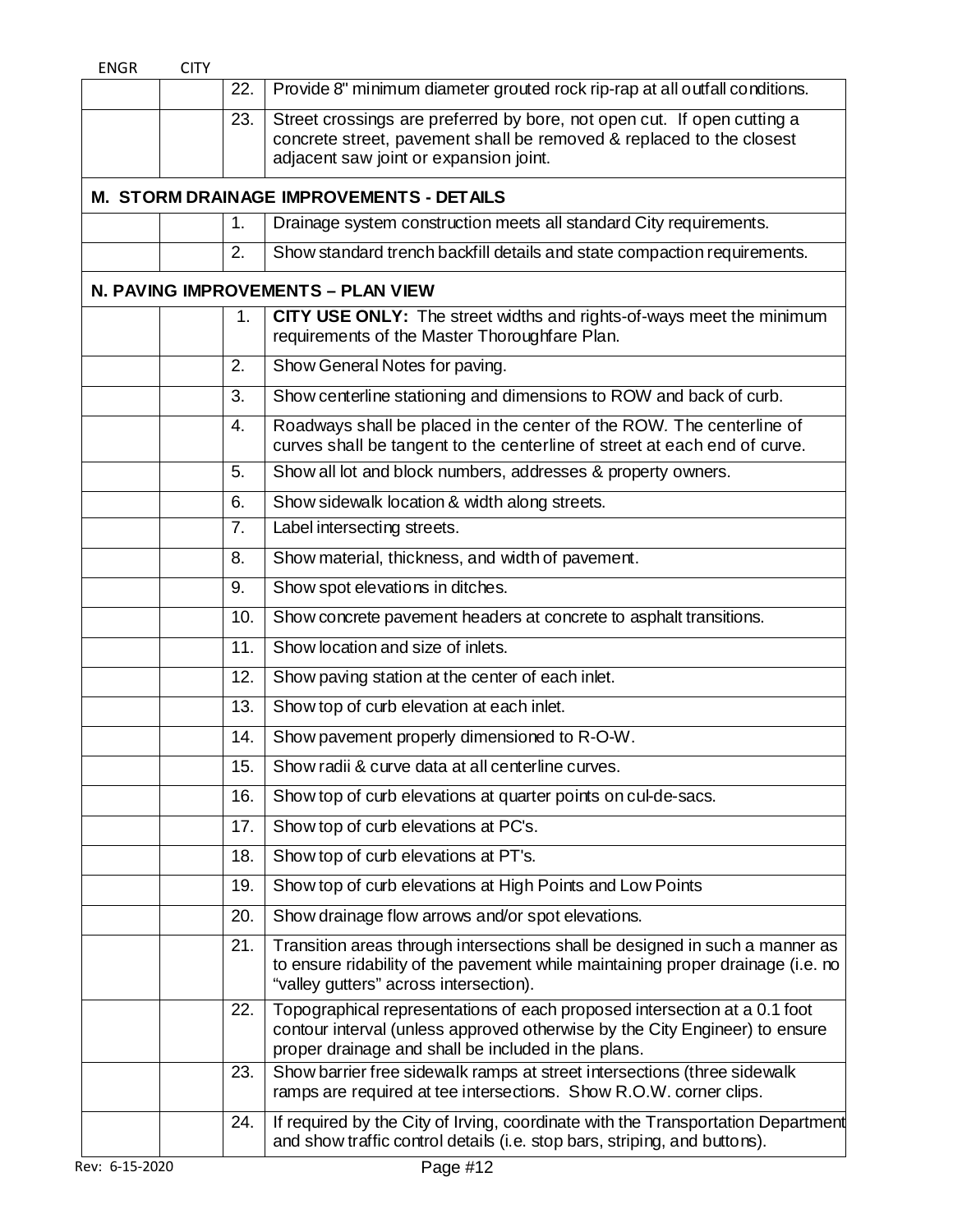| <b>ENGR</b> | <b>CITY</b> |                |                                                                                                                                                                                                                                                                                                                                                                                                                                                                                                   |
|-------------|-------------|----------------|---------------------------------------------------------------------------------------------------------------------------------------------------------------------------------------------------------------------------------------------------------------------------------------------------------------------------------------------------------------------------------------------------------------------------------------------------------------------------------------------------|
|             |             | 25.            | The Transportation Department shall set the design speed of all proposed<br>streets. Unless otherwise directed by the Transportation Department, the<br>design speed of existing streets shall be five miles-per-hour (5 mph) above<br>the posted speed.                                                                                                                                                                                                                                          |
|             |             | 26.            | Show that horizontal curves meet City of Irving design criteria for design<br>speed.                                                                                                                                                                                                                                                                                                                                                                                                              |
|             |             | 27.            | Show that proper sight distance is provided at intersections with screening<br>walls in place.                                                                                                                                                                                                                                                                                                                                                                                                    |
|             |             | 28.            | Low point inlets shall be located at the geometric low point of a vertical<br>curve sag.                                                                                                                                                                                                                                                                                                                                                                                                          |
|             |             | 29.            | Driveways and intersecting streets shall be located to avoid the low point<br>of a vertical curve sag and the need for grate inlets. Grate inlets are not<br>allowed unless approved otherwise by the City Engineer.                                                                                                                                                                                                                                                                              |
|             |             | 30.            | Check ends of project for positive drainage and concentrated flows over 10 cfs.                                                                                                                                                                                                                                                                                                                                                                                                                   |
|             |             | 31.            | Design median modifications on existing thoroughfares to meet<br>Transportation Department requirements.                                                                                                                                                                                                                                                                                                                                                                                          |
|             |             | 32.            | Show existing driveways and inlets on both sides of street at all proposed<br>median openings.                                                                                                                                                                                                                                                                                                                                                                                                    |
|             |             | 33.            | Interlocking concrete pavers shall be placed in all medians six-feet (6') wide<br>or less. A four-inch (4") thick non-reinforced sleeper slab shall be installed<br>underneath all interlocking concrete median pavers.                                                                                                                                                                                                                                                                           |
|             |             | 34.            | Medians wider than six-feet (6') shall be sodded natural ground and/or<br>landscaped as directed by the City Engineer. Any trees proposed to be<br>installed in medians should be done in accordance with recommendations<br>provided by the City's Geotechnical Engineering firm. All proposed<br>landscaping shall be reviewed and approved by the Traffic Engineer, and no<br>landscape shall be installed which could potentially create a current or<br>future sight visibility obstruction. |
|             |             | 35.            | All median noses shall be variable height concrete monolithic in accordance<br>with the relevant "Standard Detail".                                                                                                                                                                                                                                                                                                                                                                               |
|             |             | 36.            | Provide pavement headers at ends of streets to be extended in future.                                                                                                                                                                                                                                                                                                                                                                                                                             |
|             |             | 37.            | Dowel bars into existing pavement where required when abutting with new<br>construction.                                                                                                                                                                                                                                                                                                                                                                                                          |
|             |             | 38.            | The Project Engineer shall submit plans to the Transportation<br>Department for coordination with TXDOT, Trinity Railway Express<br>(TRE), DART, etc.                                                                                                                                                                                                                                                                                                                                             |
|             |             |                | O. PAVING IMPROVEMENTS - PROFILES VIEW                                                                                                                                                                                                                                                                                                                                                                                                                                                            |
|             |             | $\mathbf{1}$ . | Show that vertical curves meet design speed criteria. Vertical curves shall<br>meet minimum sight distance requirements for design speed per the<br>requirements of the Transportation Department.                                                                                                                                                                                                                                                                                                |
|             |             | 2.             | Show profile at existing left and right ROW and proposed left and right top of<br>curb.                                                                                                                                                                                                                                                                                                                                                                                                           |
|             |             | 3.             | Check fill areas for positive drainage.                                                                                                                                                                                                                                                                                                                                                                                                                                                           |
|             |             | 4.             | Minimum street grades are 0.65%. Double-check minimum grade in cul-de-<br>sacs. Maximum street grades are 6%. Steeper grades may be permitted on<br>local residential streets and where required by topographical and/or natural<br>features, as approved by the City Engineer.                                                                                                                                                                                                                   |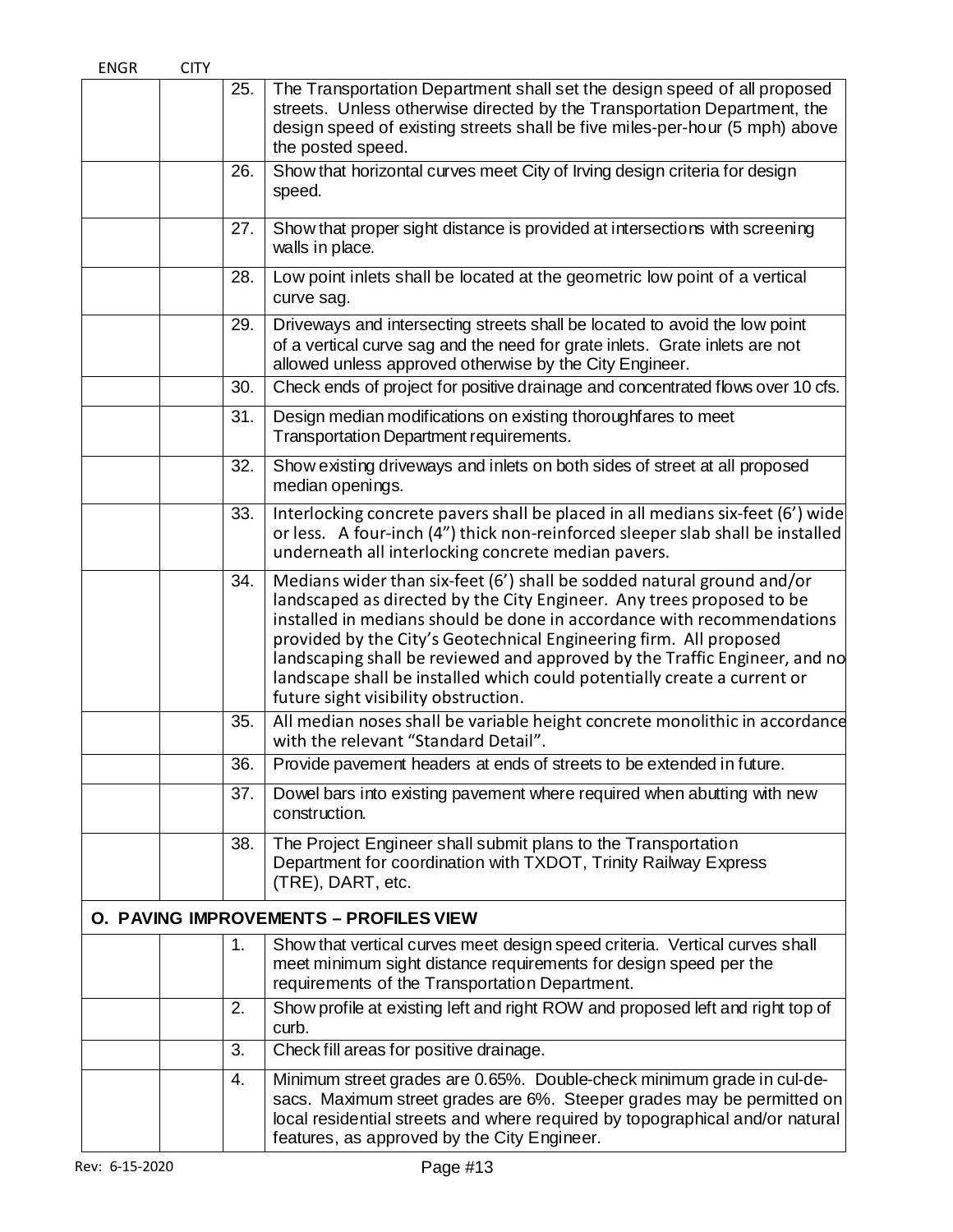| <b>ENGR</b> | <b>CITY</b> |     |                                                                                                                                                                                                                                                                                                                                                                                                                                                                                                      |
|-------------|-------------|-----|------------------------------------------------------------------------------------------------------------------------------------------------------------------------------------------------------------------------------------------------------------------------------------------------------------------------------------------------------------------------------------------------------------------------------------------------------------------------------------------------------|
|             |             | 5.  | The surface of a driveway approach will typically rise at least 0.5 feet (6")<br>above the street gutter elevation at the centerline of the driveway unless<br>otherwise approved by the City Engineer.                                                                                                                                                                                                                                                                                              |
|             |             | 6.  | A driveway profile grade of no greater than 2% and no less than 1% shall<br>cross the path of the public sidewalk paralleling the street in accordance with<br>current accessibility standards.                                                                                                                                                                                                                                                                                                      |
|             |             |     | 7. The maximum gradient for single-family resident land use access shall be<br>10% except that an exception allowing a maximum grade of up to 15% may<br>be granted by the City Engineer.                                                                                                                                                                                                                                                                                                            |
|             |             | 8.  | The maximum gradient for driveways serving multi-family and commercial<br>land uses shall be 8% except that an exception allowing a maximum grade<br>of up to 12% may be granted by the City Engineer.                                                                                                                                                                                                                                                                                               |
|             |             | 9.  | Driveways providing access for industrial land use properties shall have a<br>maximum profile grade of 6% although an exception allowing a grade of up<br>to 10% may be granted by the Director.                                                                                                                                                                                                                                                                                                     |
|             |             | 10. | The maximum grade for driveways designated as fire lanes shall be 6%<br>unless a variance is granted by the Fire Marshall.                                                                                                                                                                                                                                                                                                                                                                           |
|             |             |     | 11. The maximum algebraic difference in successive grades without a vertical<br>curve ("breakover") shall be twelve percent (12%) crest and eight percent<br>(8%) sag for single-family residential driveways and eight percent (8%) crest<br>or sag for other driveways. A single grade must be maintained for a<br>minimum distance of twelve feet (12') for single family residential driveways<br>and for a distance of at least twenty feet (20') for multi-family and<br>commercial driveways. |
|             |             |     | 12. Vertical curves will be required for larger or more erratic grade changes, and<br>for all grade changes greater than 4% on driveways serving industrial land<br>uses and for high-capacity driveways serving commercial land uses, except<br>for the initial ramp at the connection with the street.                                                                                                                                                                                             |
|             |             | 13. | Show vertical curves at all longitudinal street grade breaks greater than<br>1% change.                                                                                                                                                                                                                                                                                                                                                                                                              |
|             |             | 14. | Detail of pavement cross section, reinforcing, and subgrade shown if greater<br>than City minimum standards.                                                                                                                                                                                                                                                                                                                                                                                         |
|             |             | 15  | Provide cross section sheets with cross sections cut at least every 50 feet.<br>(CIP related infrastructure improvements only)                                                                                                                                                                                                                                                                                                                                                                       |
|             |             | 16. | Turn lanes shall meet the requirements of the City of Irving Access Management<br>Manual unless directed otherwise by the Director of Transportation.                                                                                                                                                                                                                                                                                                                                                |
|             |             | 17. | ROW drains towards pavement.                                                                                                                                                                                                                                                                                                                                                                                                                                                                         |
|             |             | 18. | During design, a City of Irving approved Geotechnical Professional Engineer<br>will recommend to the City of Irving any additional requirements for subgrade<br>and pavement cross sections based on a 30 year design life and anticipated<br>traffic loading as approved by the City of Irving.                                                                                                                                                                                                     |
|             |             | 19. | New alleys shall not intersect any streets identified as Arterials or<br>Collectors on the "Master Thoroughfare Plan". All alley intersections with<br>streets shall be perpendicular or radial, within a five-degree (5°)<br>tolerance, at the intersection of the right-of-way lines.                                                                                                                                                                                                              |
|             |             | 20. | Alleys shall be a minimum of twelve-feet (12') in width, with a three-inch<br>(3") invert.                                                                                                                                                                                                                                                                                                                                                                                                           |